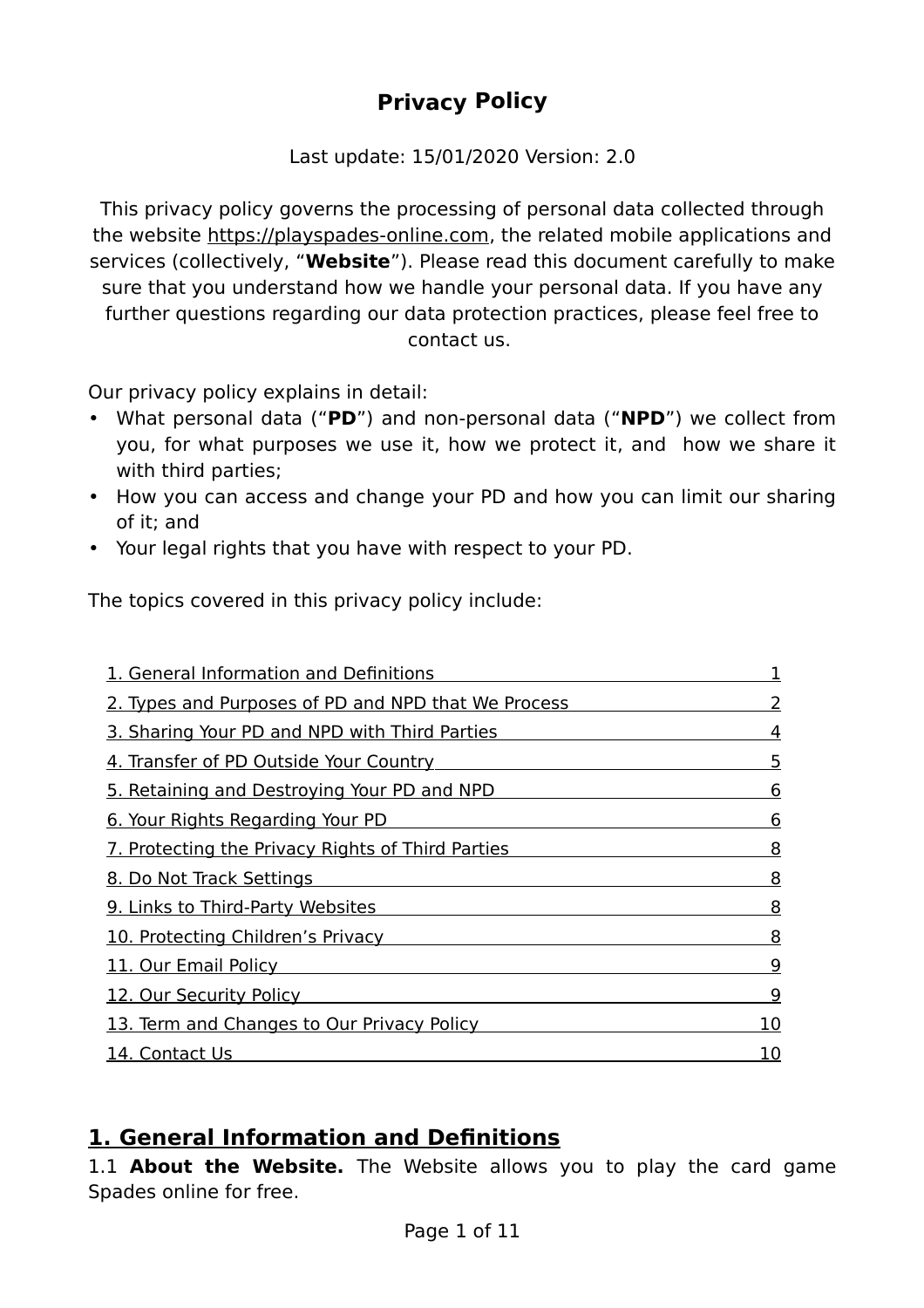1.2 **Our role as a data controller.** The entity that is responsible for the processing of your PD though the Website is Landocs PE LTD having an address at Hasaham 30, Petah tiqwa, 49517 Israel ("**we**", "**us**", and "**our**"). We act as a data controller with regard to your PD collected through the Website (e.g., when you register your user account, browse the Website, or communicate with us). In such instances, we are a data controller because we make decisions about the types of PD that should be collected from you and the purposes for which such PD should be used.

1.3 **Applicable laws.** We process PD in accordance with applicable data protection laws, including, but not limited to, the Israeli Protection of Privacy Law, the EU General Data Protection Regulation ("**GDPR**"), and the California Consumer Privacy Act ("**CCPA**").

1.4 **Definitions.** In this privacy policy, you will encounter recurrent terms. For your convenience, we would like to explain what they mean:

- "**NPD"** means non-personal data that does not allow us to identify you in any manner;
- ("**PD**") means personal data, i.e., any information relating to an identified or identifiable natural person; an identifiable natural person is one who can be identified, directly or indirectly, by reference to an identifier such as a name, an identification number, location data, an online identifier or to one or more factors specific to the physical, physiological, genetic, mental, economic, cultural or social identity of that natural person. PD is in many ways the same as Personally Identifiable Information (PII). However, PD is broader in scope and covers more data.
- "**Visitor**" is someone who merely browses our Website. A "**member**" is someone who has registered with us to use our services. The terms "**user**", "**you**", and "**you**r" are collective identifiers that refer to either a visitor or a member.
- "**Consent**" means a freely given, specific, informed and unambiguous agreement to the processing of PD.
- "**Data controller**" means the entity that determines the purposes and means of the processing of PD.
- "**Data processor**" means a natural or legal person, public authority, agency or other body which processes personal data on behalf of the data controller.
- "**Processing**" means the use of PD in any manner, including, but not limited to, collection, storage, erasure, transfer, and disclosure of personal data.

1.5 **Cookies.** We use cookies on the Website. For more information on the types and purposes of our cookies, please refer to our cookie policy available at [https://playspades-online.com/cookie\\_scan\\_report.pdf](https://playspades-online.com/cookie_scan_report.pdf)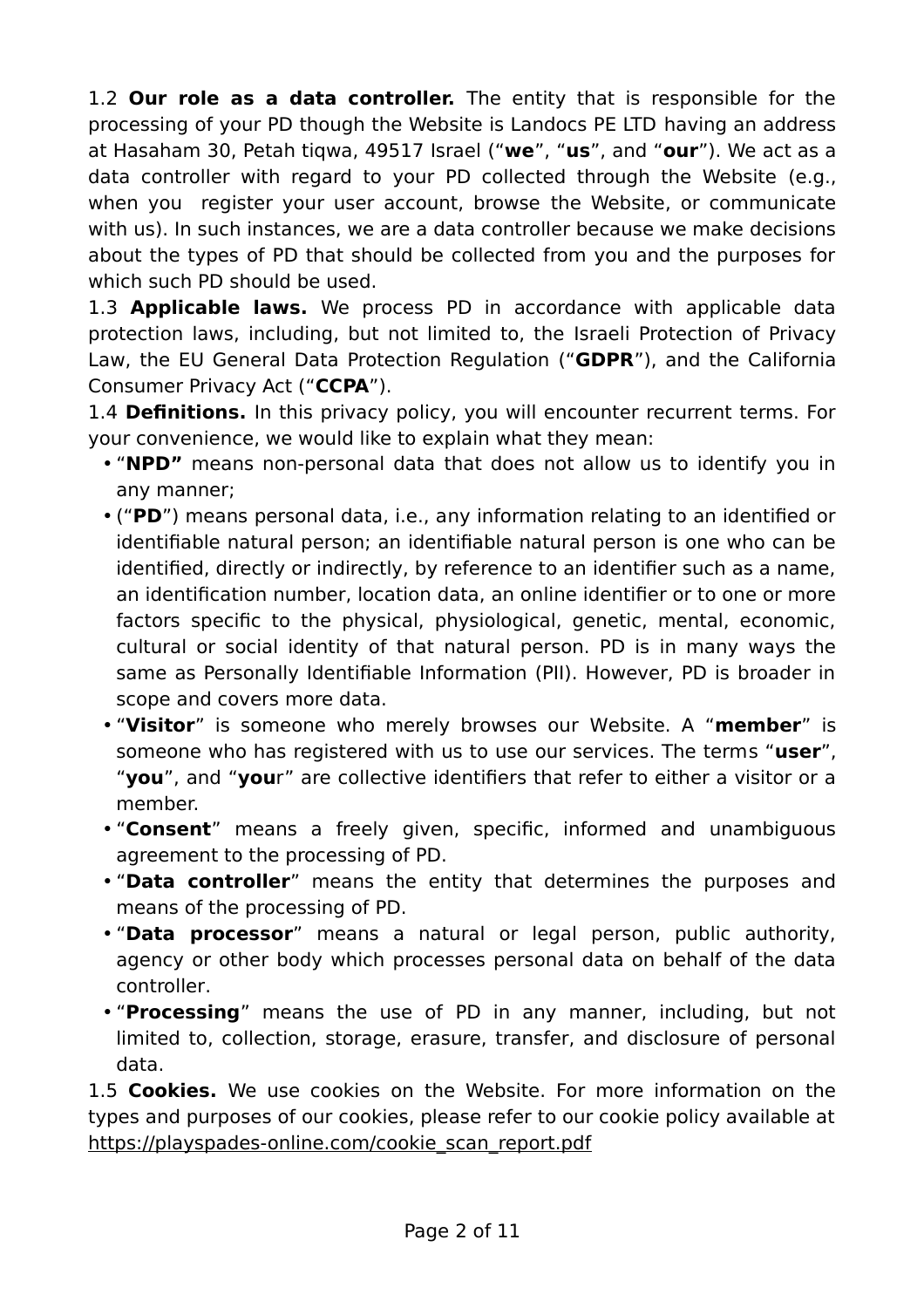## **2. Types and Purposes of PD and NPD that WeProcess**

2.1 **PD that we collect.** We comply with data minimisation principles and collect only a minimal amount of PD that is necessary to ensure your proper use of the Website. The types of PD that we collect and process are listed below. We process your PD only for specified and legitimate purposes explicitly mentioned in this privacy policy. In short, we will use your PD only for the purposes of enabling you to use the full functionality of the Website, providing you with the requested services, maintaining and improving the Website, conducting research about our business activities, administrative purposes, and replying to your enquiries. The detailed description of the purposes and legal basis for processing of your PD is provided below.

| <b>Situation/PD</b>                                                                                                                                     | <b>Purpose</b>                                                                                                                                       | <b>Legal basis</b>                                                                                                                                                                        |
|---------------------------------------------------------------------------------------------------------------------------------------------------------|------------------------------------------------------------------------------------------------------------------------------------------------------|-------------------------------------------------------------------------------------------------------------------------------------------------------------------------------------------|
| When you contact us by email<br>or through the contact form,<br>we collect your:<br>Name<br>Email address<br>Information you provide in<br>your message | ■<br>To respond to your enquiries<br>To provide you with the requested<br>information                                                                | Pursuing our legitimate<br>business interests<br>(i.e., to grow and<br>promote our<br>business)<br>Your consent (for<br>optional personal<br>data)                                        |
| When you use the Website:<br>IP address<br>Cookie-related data<br>(please refer to our<br>cookie policy for more<br>information)                        | To analyse, improve, and evaluate<br>our business activities<br>To personalise the Website for your<br>location<br>To ensure security of the Website | Pursuing our legitimate<br>business interests<br>(i.e., to analyse and<br>improve our business<br>activities and ensure<br>security)<br>Your consent (for certain<br>cookie-related data) |

2.2 **NPD that we collect.** When you use the Website, we automatically receive information from your web browser or mobile device. This information includes the name of the website from which you entered our Website, if any, as well as the name of the website you'll visit when you leave our Website. This information also includes your Internet service provider's name, your web browser type, the type of mobile device, your computer operating system, and data about your browsing activity when using our Website. We use all this NPD to (i) analyse trends among our users to help improve our Website, (ii) identify and fix errors, and (iii) develop additional features and services.

2.3 **PD obtained from third parties.** When using the Website, you can choose to permit or restrict services, functionalities, and integrations provided by third parties, including, but not limited to, social media service providers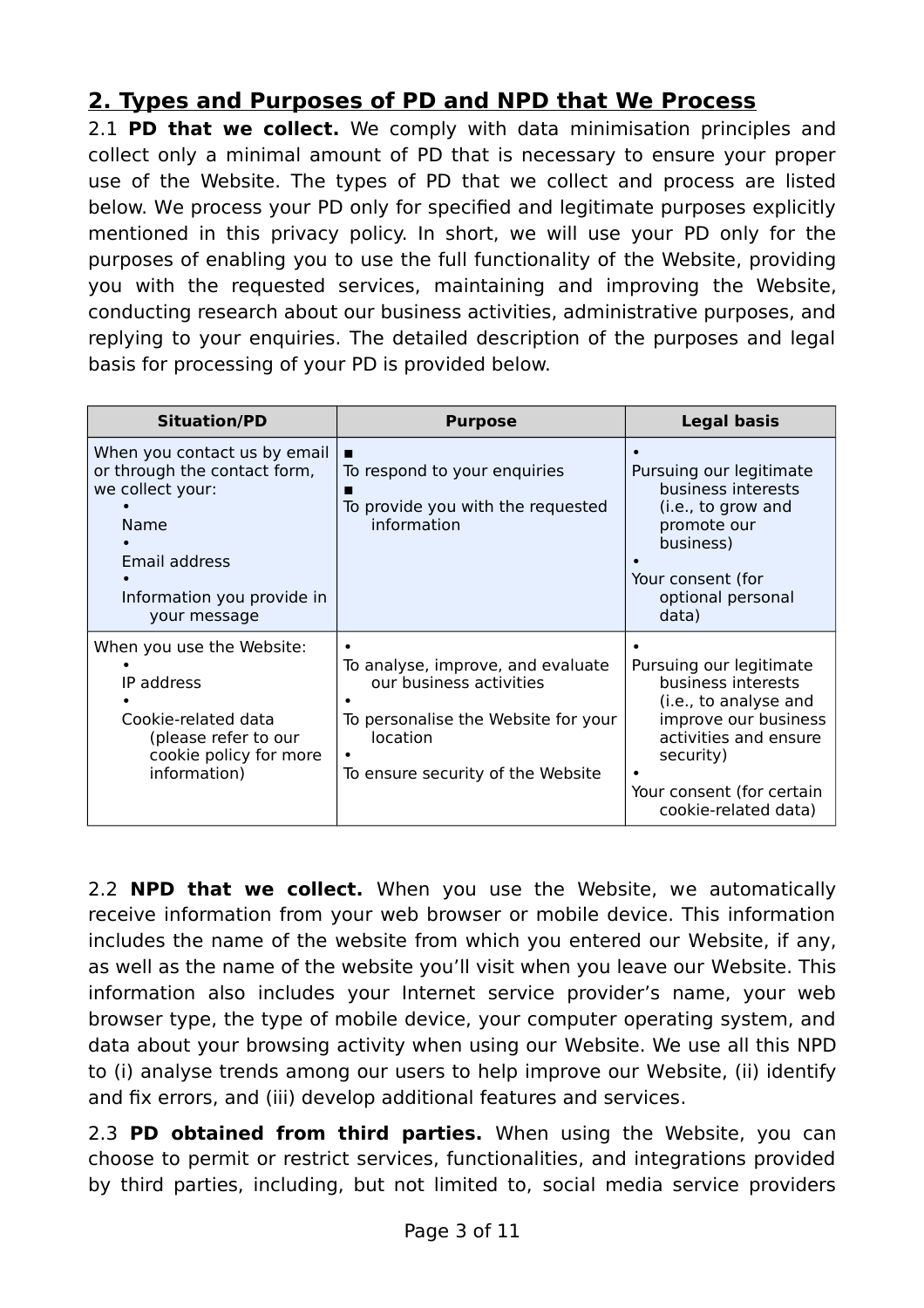("**Third-Party Services**"). Once enabled, the providers of the Third-Party Services may share certain information and PD with us, subject to the privacy policy of the Third-Party Services. We will use such PD only for the purposes for which it was provided. You are strongly encouraged to check carefully the privacy settings and notices of the Third-Party Services to understand what information may be disclosed to us.

2.5 **What Happens If You Don't Give Us Your PD?** If you do not provide us with the PD when requested, we may not be able to provide you with all our products and services. However, you can access and use some parts of our Website without giving us your PD.

2.6 **Sensitive data.** We do not intentionally collect special categories of personal data ('sensitive data'), such as opinions about your religious and political beliefs, racial origins, membership of a professional or trade association, or information about sexual orientation.

2.7 **Your feedback**. If you contact us, we may keep records of any questions, complaints or compliments made by you and the response, if any. Where possible, we will de-identify your PD. Please note that de-identified PD is also considered to be NPD.

2.8 **Aggregated data.** In case your NPD is combined with certain elements of your PD in a way that allows us to identify you, we will handle such aggregated data as PD. If your PD is de-identified in a way that it can no longer be associated with an identified or identifiable natural person, it will not be considered PD and we may use it for any legitimate business purpose.

### **3. Sharing Your PD and NPD with Third Parties**

3.1 **Selling your PD and NPD.** WE DO NOT SELL YOUR PD TO THIRD PARTIES FOR MARKETING OR OTHER PURPOSES. The term "sell" refers to selling, renting, releasing, disclosing, disseminating, making available, transferring, or otherwise communicating orally, in writing, or by electronic or other means, your PD by us to another business or a third party for monetary or other valuable consideration. For data aggregation purposes, we may use your NPD, which might be sold to other parties at our discretion. Any such data aggregation would not contain any of your PD.

3.2 **Sharing PD with our data processors.** If necessary for the purposes listed below, we will share your PD specified in section 2.1 with our third-party service providers we hire to provide services to us ("**Our Processors**"). Our Processors include, but are not limited to, web analytics companies, advertising networks, help desk providers, accountants, law firms, auditors, and email service providers. The disclosure of your PD to Our Processors is limited to the situations when such data is required for the following purposes:

- · Ensuring the proper operation of our Website;
- Ensuring the delivery of the services requested by you;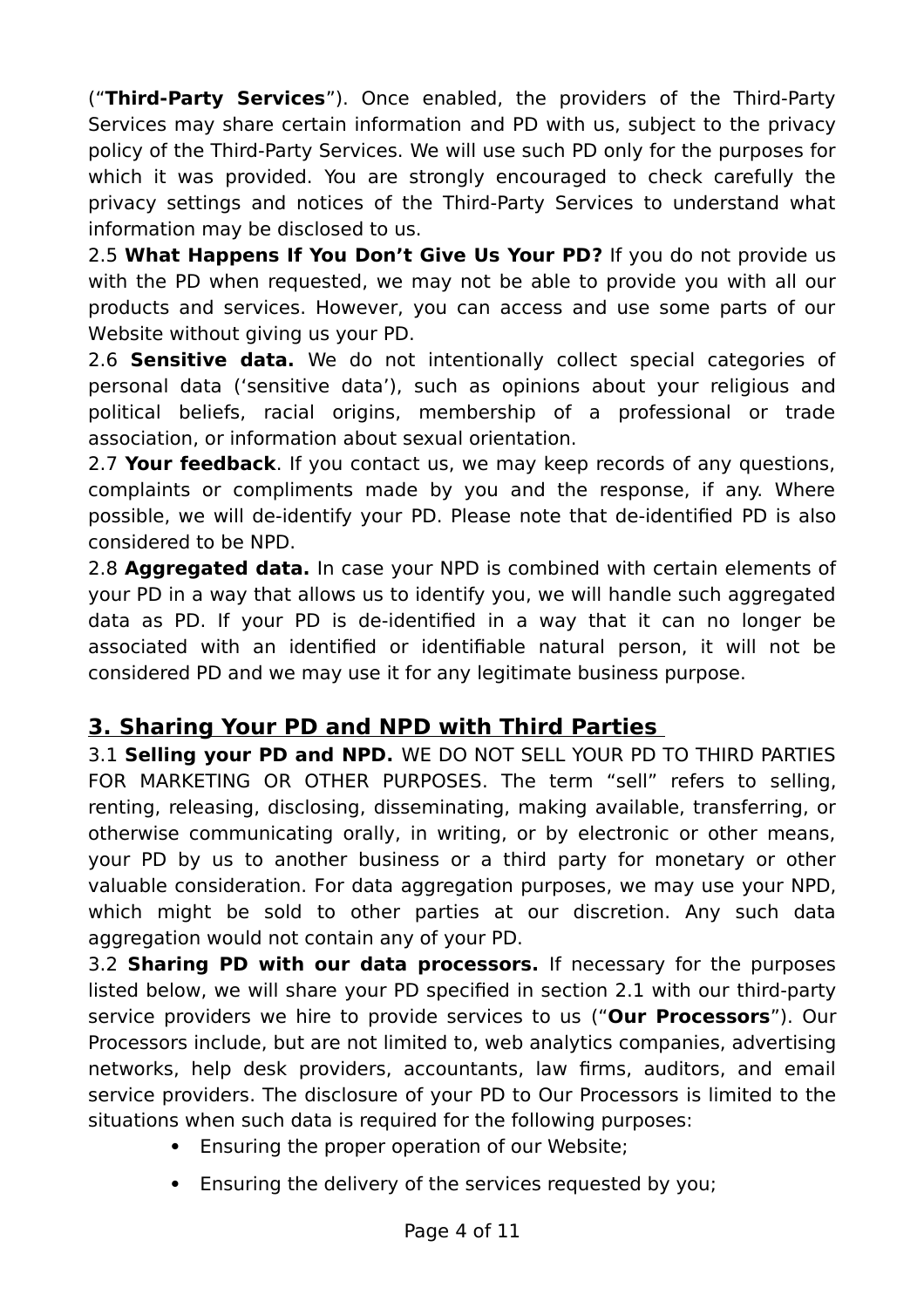- · Providing you with the requested information;
- · Pursuing our legitimate business interests;
- · Enforcing our rights, preventing fraud, and security purposes;
- · Carrying out our contractual obligations;
- · Law enforcement purposes; or
- · If you provide your prior consent to such a disclosure.

3.3 **List of Our Processors.** We will share your personal data only with Our Processors that agree to ensure an adequate level of protection of personal data that is consistent with this privacy policy and the applicable data protection laws. Our Processors that may have access to your PD are listed below.

| <b>Servic</b><br>е                                                 | <b>Name</b>             | <b>Location</b>      | <b>More information</b>      |
|--------------------------------------------------------------------|-------------------------|----------------------|------------------------------|
| <b>Hosting service</b><br>provider                                 | Google firebase         | <b>United States</b> | https://firebase.google.com/ |
| <b>Business analytics</b><br>service provider                      | Google Analytics        | <b>United States</b> | https://analytics.google.com |
| <b>Header bidding</b><br>partner                                   | Adapex                  | <b>United States</b> | https://adapex.io/           |
| <b>Email service</b><br>provider                                   | Sendgrid                | <b>United States</b> | https://sendgrid.com         |
| <b>Technical support</b><br>service providers                      | <b>IT Syndicate</b>     | <b>IT Syndicate</b>  | HongKong                     |
|                                                                    | Freshdesk               | <b>United States</b> | https://freshdesk.com        |
| <b>Software</b><br>developing<br>partners and<br>business advisors | Independent contractors |                      |                              |

3.4 **Legally required releases of PD.** We may be legally required to disclose your PD if such disclosure is: (i) required by subpoena, law, or other legal process; (ii) necessary to assist law enforcement officials or government enforcement agencies; (iii) necessary to investigate violations of or otherwise enforce our legal terms; (iv) necessary to protect us from legal action or claims from third parties, including you and/or other users or members; or (v) necessary to protect the legal rights, personal/real property, or personal safety of our company, users, employees, and affiliates.

3.5 **Disclosures to successors.** If our business is sold or merges in whole or in part with another business that would become responsible for providing the Website to you, we retain the right to transfer your PD to the new business. The new business would retain the right to use your PD according to the terms of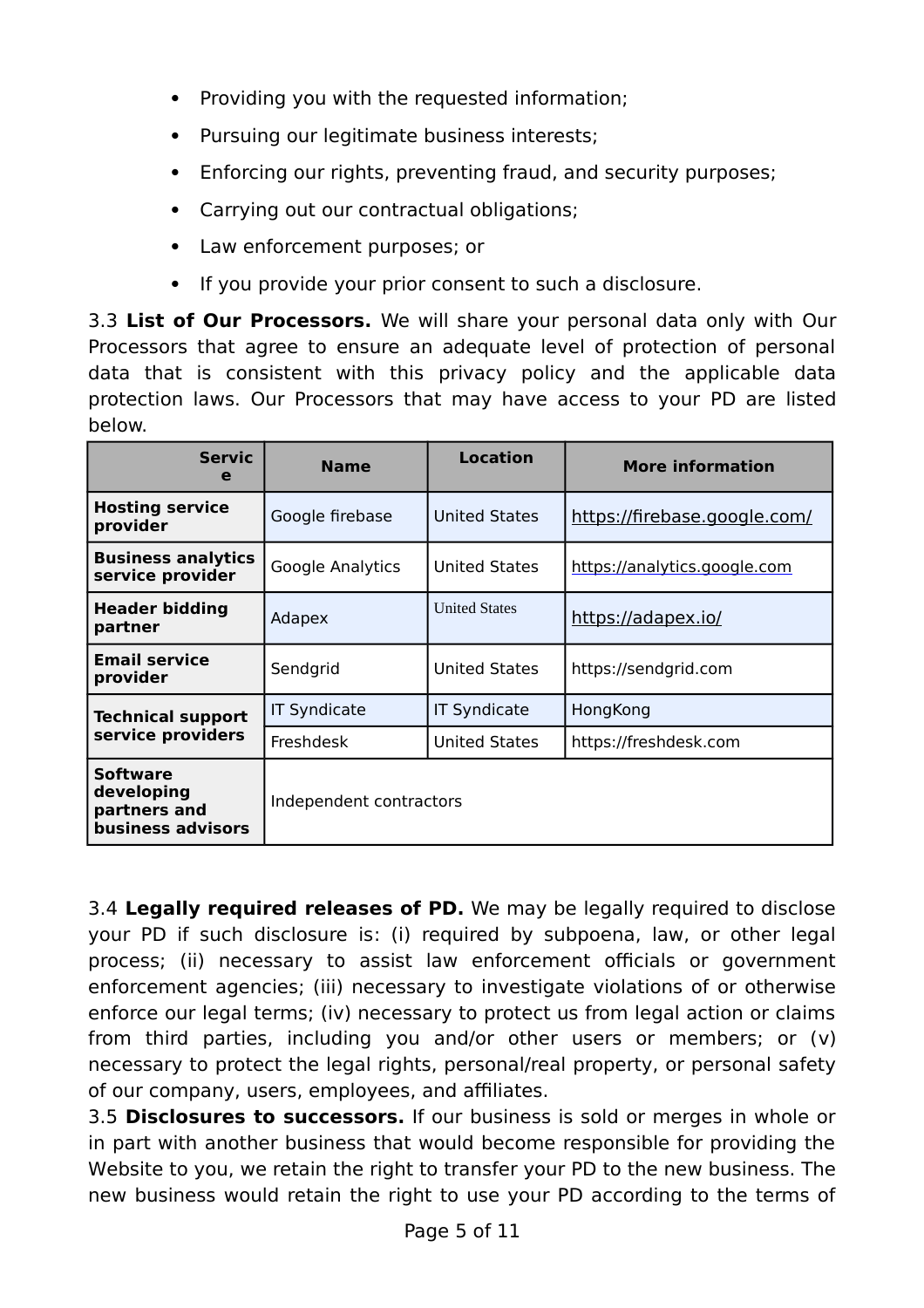this privacy policy as well as to any changes to this privacy policy as instituted by the new business. We also retain the right to transfer your PD if our company files for bankruptcy and some or all of our assets are sold to another individual or business.

3.6 **Disclosure of NPD.** We may disclose your NPD and de-identified PD for any purpose. For example, we may share it with prospects or partners for business or research purposes, for improving the Website, responding to lawful requests from public authorities, or developing new products and services.

## **4. Transfer of PD Outside Your Country**

4.1 The PD that we collect from you may be stored, processed, and transferred between any of the countries in which we or Our Processors operate. For example, if you reside in the European Economic Area (EEA), we may need to transfer your personal data to jurisdictions outside the EEA.

4.2 Wherever we transfer, process or store your PD, we will take reasonable steps to protect it. For example, we will make sure that the jurisdiction in which the recipient third party is located guarantees an adequate level of protection for your PD (e.g., the country in which the recipient is located is white-listed by the European Commission or the recipient is a Privacy-Shield certified entity) or we conclude an agreement with the respective third party that ensures such protection (e.g., a data processing agreement based on the Standard Contractual Clauses provided by the European Commission).

4.3 The European Commission has not found the United States and some other countries where we and our Processors are located to have an adequate level of protection of PD under Article 45 of the GDPR. We rely on derogations for specific situations as defined in Article 49 of the GDPR. We will use your PD to provide the goods, services, and/or information you request from us to perform a contract with you or to satisfy a legitimate interest of our company in a manner that does not outweigh your freedoms and rights.

## **5. Retaining and Destroying Your PD and NPD**

5.1 **Retention of PD.** We retain information that we collect from you (including your PD) only for as long as we need it for legal, business, or tax purposes. We always make sure that we have a lawful basis for storing your PD. Your information may be retained in electronic form, paper form, or a combination of both. When your PD is no longer needed and there is no lawful basis for storing it, we will securely destroy, delete, or erase it.

5.2 **Retention of NPD.** We may retain your NPD for as long as necessary for the purposes described in this privacy policy. This may include keeping NPA for the period that is necessary to pursue our legitimate business interests, conduct audits, comply with (and demonstrate compliance with) legal obligations, resolve disputes and enforce our agreements.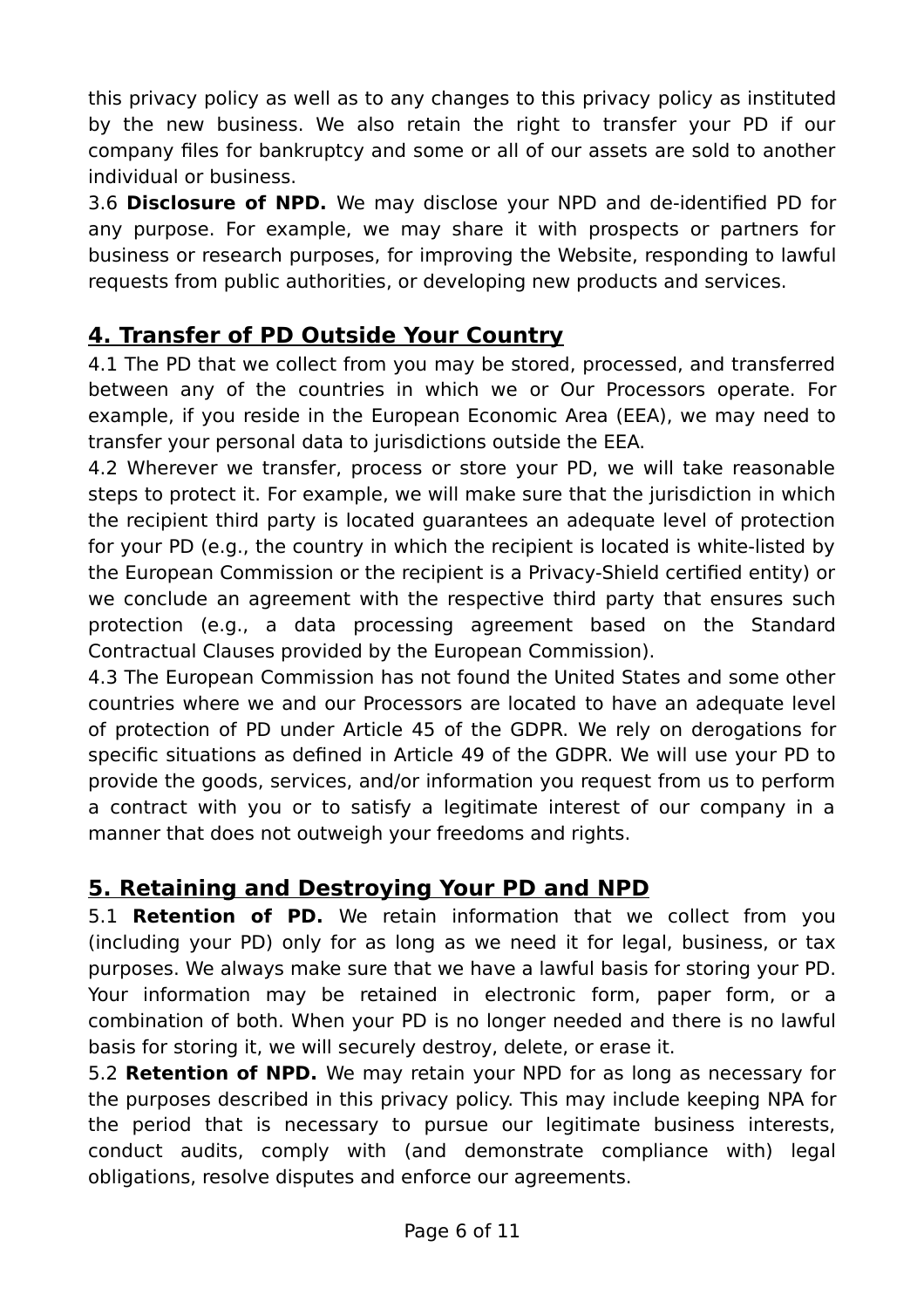5.3 **Retention as required by law.** Please note that, in some cases, we may be obliged by law to store PD for a certain period of time (e.g., we have to keep our accountancy records for the time period prescribed by law). In such cases, we will store PD for the time period stipulated by the applicable law and delete it as soon as the required retention period expires.

### **6. Your Rights Regarding Your PD**

6.1 **Updating Your PD.** You can update your PD using services found on our Website. If no such services exist, you can contact us using the contact information found at the bottom of this privacy policy and we will help you.

6.2 **Revoking Your Consent for Using Your PD.** You have the right to revoke your consent for us to use your PD at any time, if you have provided such a consent. Your opt-out will not affect disclosures otherwise permitted by law including but not limited to: (i) disclosures to affiliates and business partners; (ii) disclosures to third-party service providers that provide certain services for our business, such as credit card processing, computer system services, and data management services; (iii) disclosures to third parties as necessary to fulfil your requests; (iv) disclosures to governmental agencies or law enforcement departments, or as otherwise required to be made under applicable law; (v) previously completed disclosures to third parties; or (vi) disclosures to third parties in connection with subsequent contests or promotions you may choose to enter, or third-party offers you may choose to accept. If you want to revoke your consent for us to use your PD, please contact us using the contact information found at the bottom of this privacy policy and we will help you. You can easily opt-out from our marketing communication by clicking on the "unsubscribe" link included in every marketing email sent by us.

6.3 **You rights.** When using our Website and submitting PD to us, you may have certain rights under the GDPR, the CCPA, and other applicable laws. Depending on the legal basis for processing your PD, you may have some or all of the following rights:

- •**The right to be informed.** You have the right to be informed about the PD we collect from you, and how we process it.
- •**The right of access.** You have the right to get confirmation that your PD is being processed and have the ability to access your PD.
- •**The right to rectification.** You have the right to have your PD corrected if it is inaccurate or incomplete.
- •**The right to erasure** (right to be forgotten). You have the right to request the removal or deletion of your PD if there is no compelling reason for us to continue processing it.
- •**The right to data portability.** You have the right to request and get your PD that you provided to us and use it for your own purposes. We will provide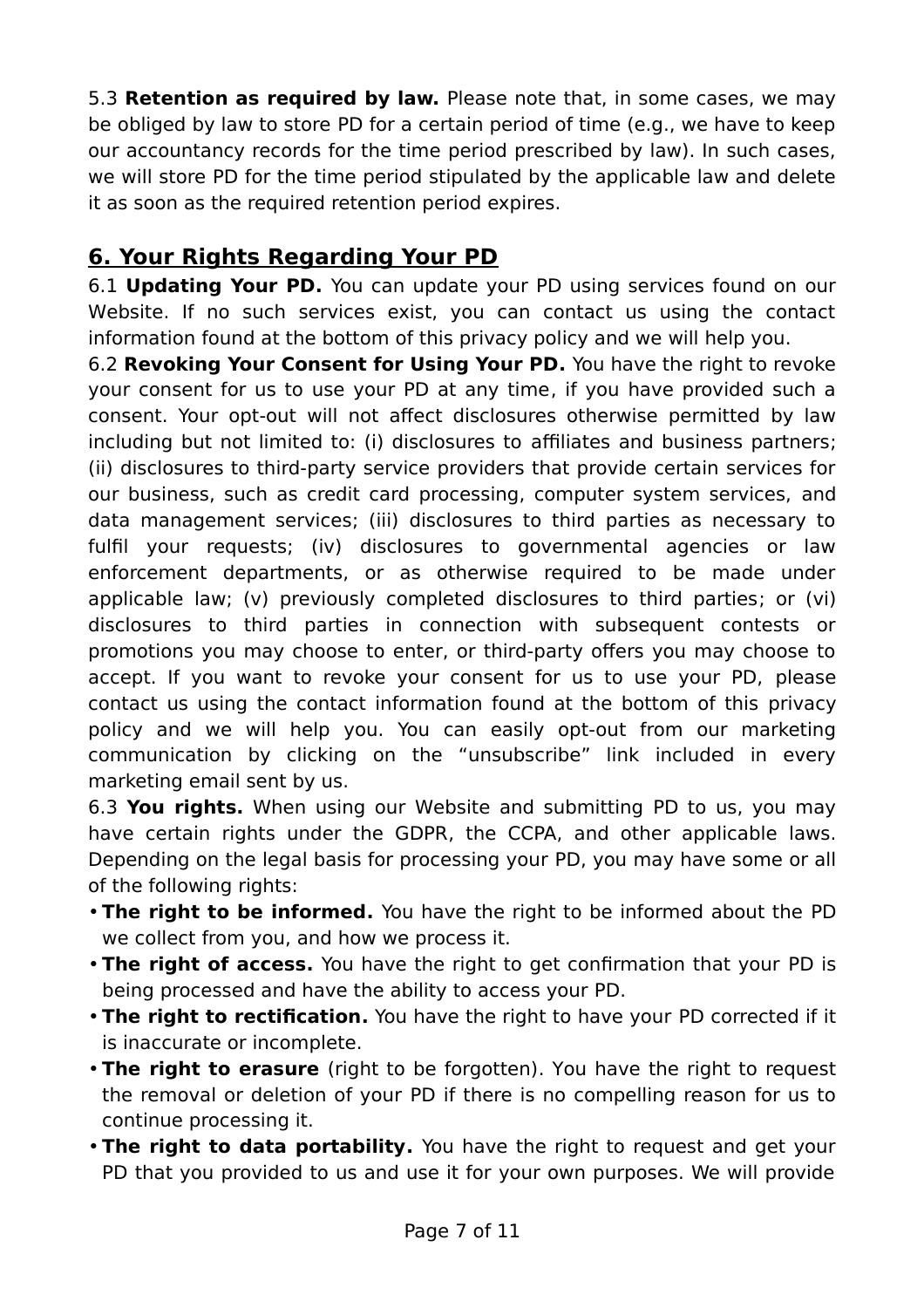your PD to you in a machine-readable format (e.g., a .pdf file) within 30 days of your request.

- •**The right to restrict processing.** You have a right to 'block' or restrict the processing of your PD. When your PD is restricted, we are permitted to store your PD, but not to process it further.
- •**The right to object.** You have the right to object to us processing your PD for the following reasons:
	- (i) If the processing was based on legitimate interests or the performance of a task in the public interest/exercise of official authority (including profiling);
	- (ii) Direct marketing (including profiling); and
	- (iii) Processing for purposes of scientific/historical research and statistics.
- **Automated individual decision-making and profiling.** You have the right not to be subject to a decision based solely on automated processing, including profiling, which produces legal effects concerning you or similarly significantly affects you.
- •**Filing a complaint with authorities.** You have the right to file a complaint with supervisory authorities if your information has not been processed in compliance with the applicable laws. If the supervisory authorities fail to address your complaint properly, you may have the right to a judicial remedy.

6.4 **How to exercise your rights?** If you would like to exercise your rights, please contact us by using the contact details at the end of this privacy policy and explain in detail your request. You can contact us electronically (by email or via our contact form) or by post, whichever method you prefer. In order verify the legitimacy of your request, we may ask you to provide us with an identifying piece of information, so that we would be able to locate you in our system (we will use such information for verification purposes only). We will answer your request within a reasonable timeframe but no later than 30 days. We will provide your PD in a portable and readily useable format. You can exercise your rights free of charge up to 2 times per year. We will direct all our services providers, including Our Processors, to act according to your request. Please note that, in certain cases (e.g., if we need your PD for completing a transaction, carry out our contractual obligations, comply with the applicable laws, or carry out our legitimate business interests), we may not be able to delete your PD from our systems.

6.5 **How to launch a complaint?** If you would like to launch a complaint about the way in which we handle your personal data, we kindly ask you to contact us first and express your concerns. After you contact us, we will investigate your complaint and provide you with our response as soon as possible (no later than 30 days). If you are not satisfied with the outcome of your complaint, you have the right to lodge a complaint with your local data protection authority.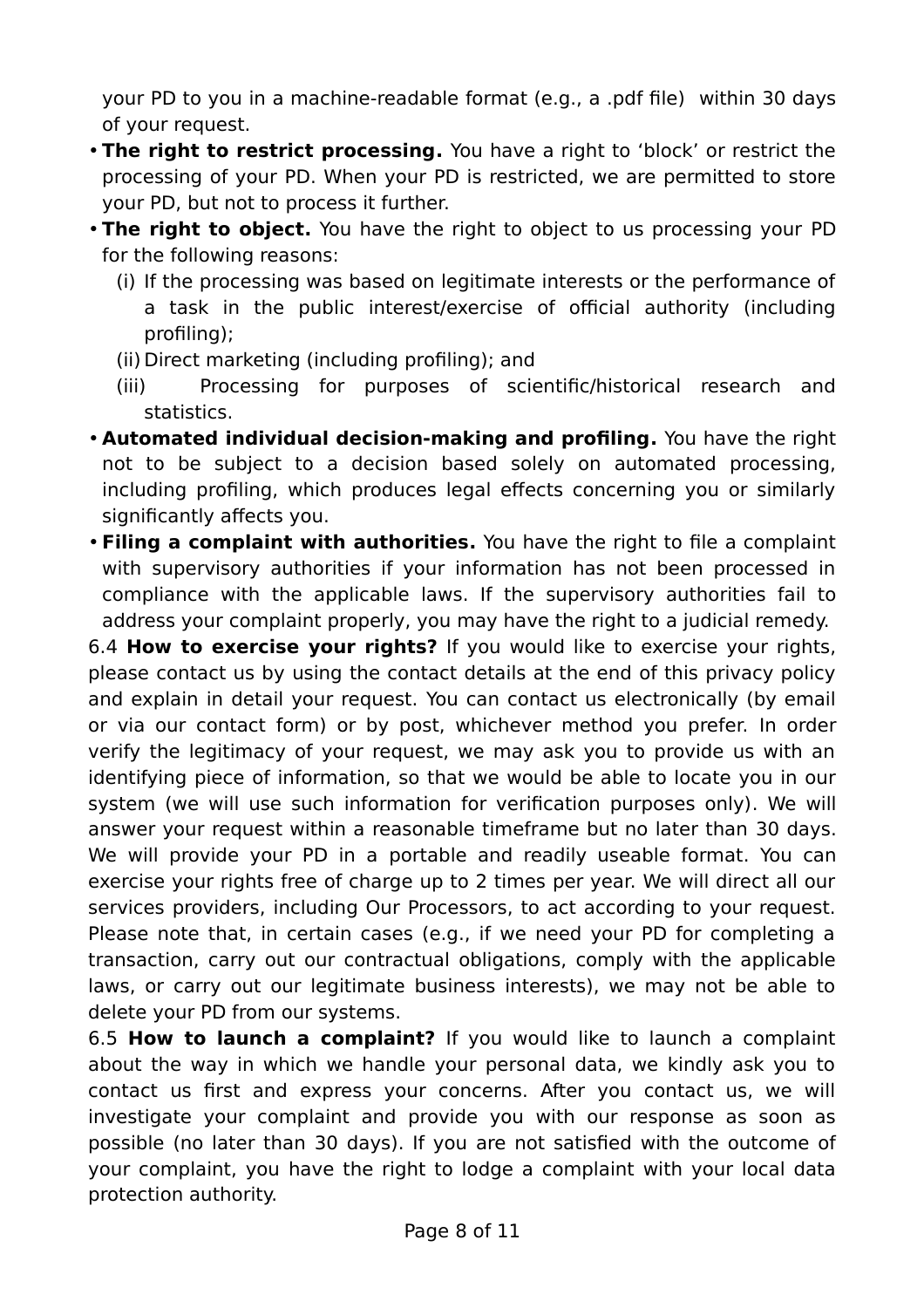# **7.Protecting the Privacy Rights of Third Parties**

If any postings you make on our Website contain information, including PD, about third parties, you must make sure you have the permission to include that information in your posting. While we are not legally liable for the actions of our users, we reserve the right to remove any postings about which we are notified, if such postings violate the privacy rights of others.

## **8.Do Not Track Settings**

Some web browsers have settings that enable you to request that our Website not track your movement within our Website. Our Website does not obey such settings when transmitted to and detected by our Website. You can turn off tracking features and other security settings in your browser by referring to your browser's user manual.

### **9. Links to Third-Party Websites**

Our Website may contain links to other websites. These third-party websites are not under our control and are not subject to our privacy policy. Third-party websites will likely have their own privacy notices. We have no responsibility for these third-party websites and we provide links to these websites solely for your convenience. You acknowledge that your use of and access to these websites are solely at your risk. It is your responsibility to check the privacy notices of any third-party websites to see how they treat your PD.

### **10. Protecting Children's Privacy**

Our Website is not designed for use by anyone under the age of 18. Thus, we do not knowingly collect PD from children under the age of 18. If you are a parent or guardian and believe that your child under the age of 18 is using our Website or submit any PD through it, please contact us. Before we remove any PD from our systems, we may ask for proof of identification to prevent malicious removal of account information. If we discover that a child under the age of 18 is accessing our Website, we will delete his/her PD within a reasonable period of time.

### **11.Our Email Policy**

Normally, we do not send marketing messages or informational notices to you. However, if we decide to do so and you sign up to receive our newsletter or provide your consent, we will, from time to time, send you marketing messages, such as newsletters, brochures, promotions and advertisements, informing you about our new services or new features of the Website. You will be able to easily opt-out from receiving marketing messages by clicking on the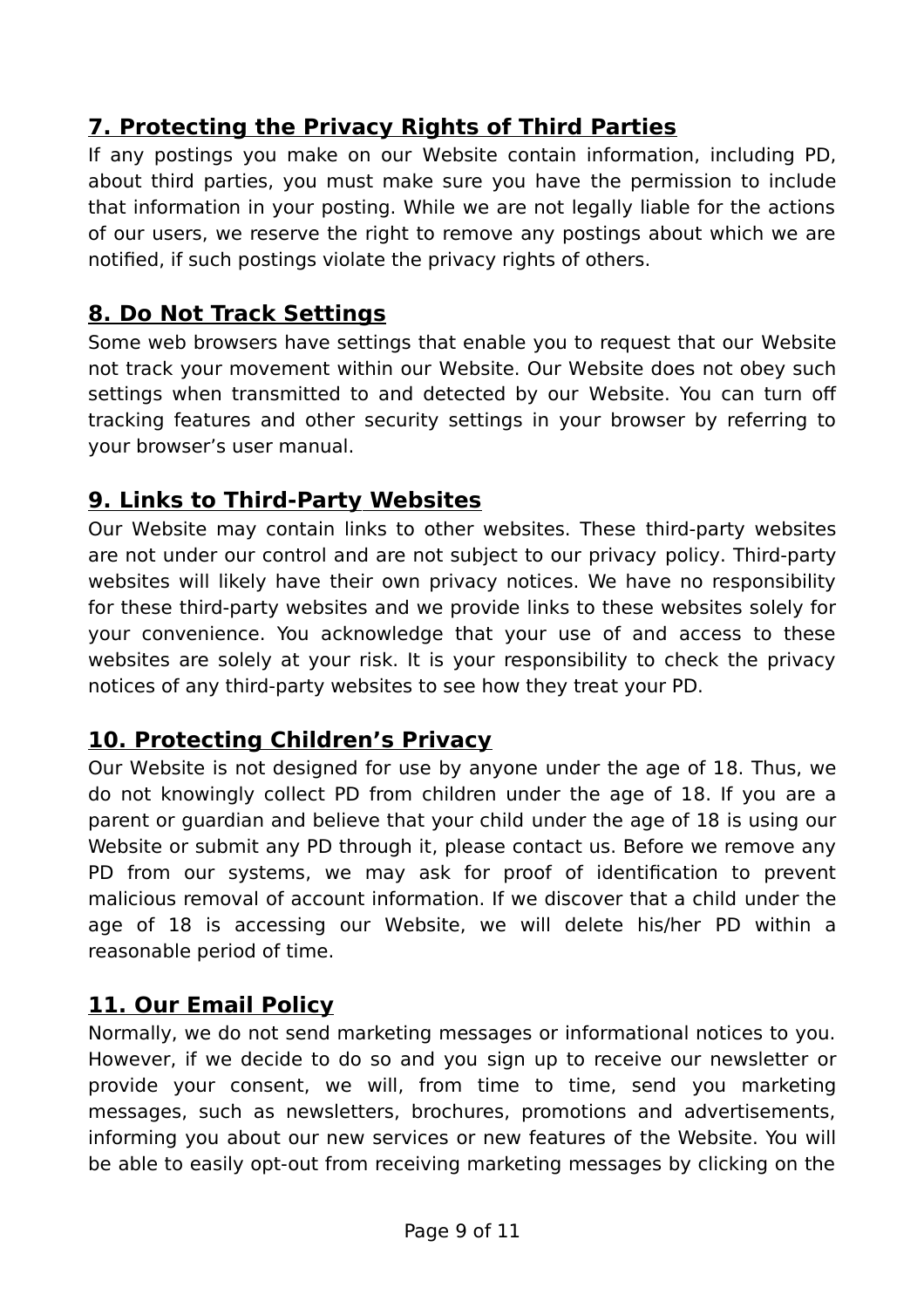"unsubscribe" link included in every email. We will not sell, rent, or trade your email address to any unaffiliated third party without your permission.

## **12. Our Security Policy**

12.1 We have built our Website using industry-standard security measures and authentication tools to protect the security of your PD. We and Our Processors also maintain technical and physical safeguards to protect your PD.

12.2 We implement organisational and technical information security measures to protect your PD from loss, misuse, unauthorised access, and disclosure. The security measures taken by us include secured networks (we use SSL encryption), strong passwords, limited access to your PD by our staff, and anonymisation of PD (when possible).

12.3 When we collect your credit card information through our Website, we will encrypt it before it travels over the Internet using industry-standard technology for conducting secure online transactions. Unfortunately, we cannot guarantee against the loss or misuse of your PD or secure data transmission over the Internet because of its nature. We use third-party billing services and have no control over these services. We use our commercially reasonable efforts to make sure your credit card number is kept strictly confidential by using only third-party billing services that use industry-standard encryption technology to protect your credit card number from unauthorised use.

12.4 We strongly urge you to protect any password you may have for our Website and to not share it with anyone. You should always log out of our Website when you finish using it, especially if you are sharing or using a computer in a public place.

12.5 **Security breaches.** Although we put our best efforts to protect your PD, given the nature of communications and information processing technology and the Internet, we cannot be liable for any unlawful destruction, loss, use, copying, modification, leakage, and falsification of your PD caused by circumstances that are beyond our reasonable control. In case a PD breach occurs, we will immediately take reasonable measures to mitigate the breach, as required by the applicable law. Our liability for any security breach will be limited to the highest extent permitted by the applicable law.

### **13. Term and Changes to Our Privacy Policy**

13.1 **Term.** This privacy policy enters into force on the effective date indicated at the top of the privacy policy and remains valid until terminated or updated by us.

13.2 **Changes.** We reserve the right to change this privacy policy at any time. If we decide to do so, we will post those changes on our Website so that our users and customers are always aware of our data protection practices. For significant material changes or, where required by the applicable law, we may